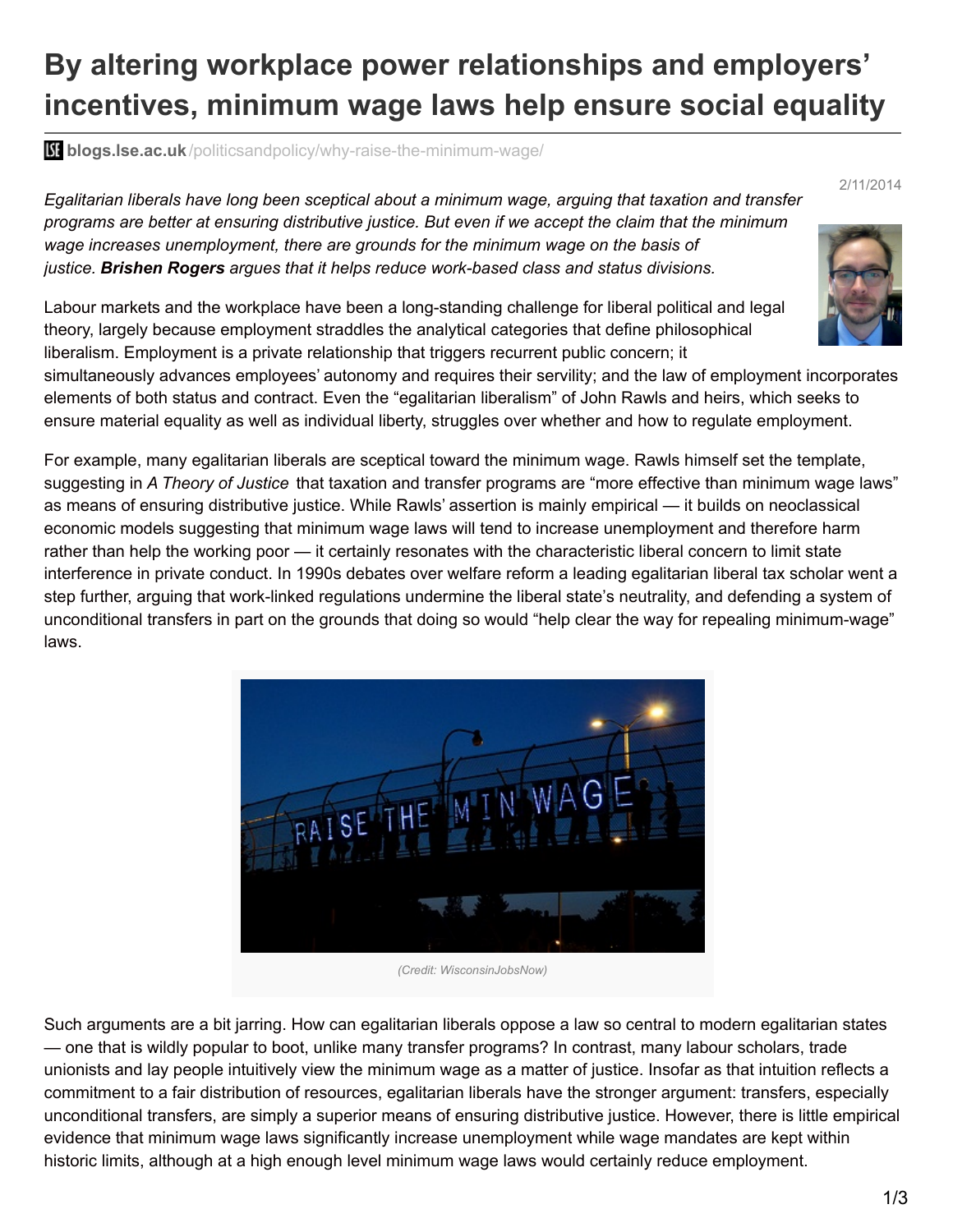In a forthcoming law review article, I defend the [minimum](http://papers.ssrn.com/sol3/papers.cfm?abstract_id=2318559) wage on grounds of justice. To do so, I accept for the sake of argument—again, perhaps counterfactually—that the minimum wage increases unemployment, relative to either a laissez-faire labour market or to a laissez-faire labour market coupled with redistributive transfers. I then argue that a minimum wage is still worth having, because more than money is at stake here, namely *whether our work has social value*.

Even if transfers can ensure a more equality of resources, a just state must do more. It must also help ensure "social equality," or more equal interpersonal relations. This ideal is most closely associated with left-communitarian and republican theories of justice, but it is also central to certain strands of egalitarian liberalism, including Rawls' own thought. For example, despite his emphasis upon liberty and his acceptance of wealth inequalities that motivate the talented, Rawls made clear that the "social bases of self-respect" were the most important of the primary social goods. He also emphasized the status harms that can emerge from work. In a just society, he argued, "no one need be servilely dependent on others and made to choose between monotonous and routine occupations which are deadening to human thought and sensibility." Indeed, Rawls and some other liberals have argued that social equality explains why redistribution is important in the first place: because severe economic inequalities undermine the self-respect of the poor.

To be clear, equality of resources and social equality are complementary rather than competing accounts of what justice requires. Similarly, transfers and minimum wage laws are complementary means of ensuring fairness in the low-wage labour market. Transfers can better redistribute resources, while minimum wage laws can better promote social equality.

Minimum wage laws do so by reducing work-based class and status divisions, in two interrelated ways. First, minimum wage laws alter workplace power relationships. The existence and enforcement of a right to a particular wage demonstrates that the state views unskilled workers as equal citizens worthy of protection. Minimum wage laws also require employers *themselves* to bear duties toward workers rather than mediating all distribution through the state. This is fair because employers reap benefits from low-wage work, including both a greater share of productive rents and the status of a prestigious place within the division of labour. Moreover, employers often dominate low-wage workers' day-to-day lives, such that higher wages give tangible form to workers' status equality. Transfers, however generous, come from the state, an abstract and (generally) faraway entity.

Second, minimum wages help ensure social equality by altering employers' incentives. Due to demand elasticity of labour, any given minimum wage increase will lead to a proportionally smaller decrease in low-wage employment. As a result, minimum wage laws will deliver more resources to workers as a group, albeit while increasing unemployment. The minimum wage can also be a form of industrial planning, a means of forcing employers to compete on a basis other than labour cost. The net result may be higher unemployment, but also qualitatively better unskilled jobs. Transfers, in contrast, can incentivise business models that rely upon extensive low-wage labour, effectively subsidising class divisions.

Once we relax the assumption that minimum wages always increase unemployment, moreover, the case for the minimum wage appears especially strong—it then seems an effective means of equalizing resources *and* social relations. This argument may also counsel for setting the minimum wage above its historic inflation-adjusted limits, while addressing unemployment and higher consumer prices through alternative means, such as active labour market policies and more aggressive wealth transfers to low-income consumers. More centrally, however, it demonstrates that egalitarians—including liberal egalitarians—have strong reasons to support the minimum wage even if it is not the best means of ensuring equality of resources.

Note: This article gives the views of the author, and not the position of the British Politics and Policy blog, nor of the *London School of Economics. Please read our [comments](http://blogs.lse.ac.uk/politicsandpolicy/about/#Comments_Policy) policy before posting.*

## **About the Author**